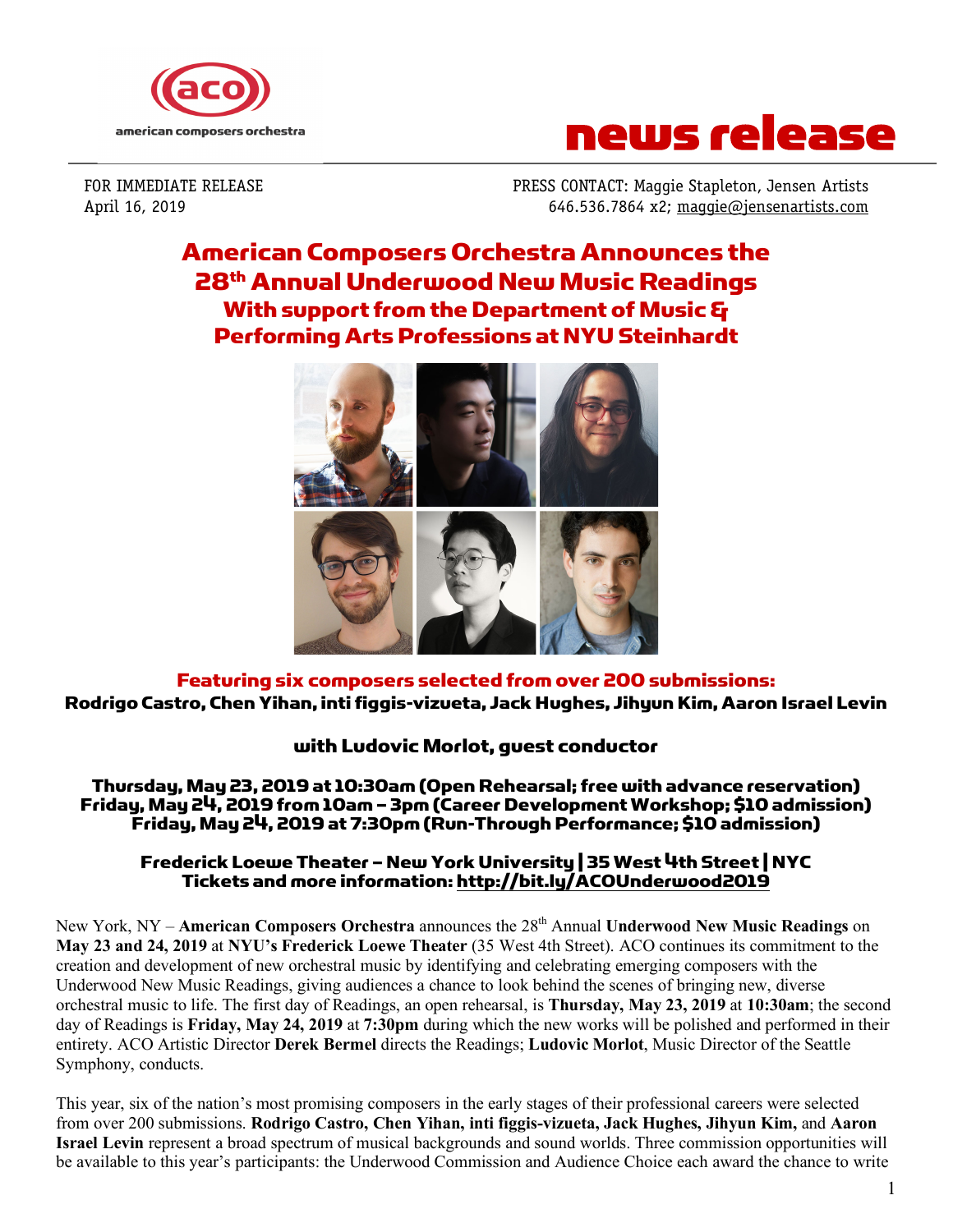a new work for ACO while the Consortium for Emerging Composers winner will receive a commission to write a new work to be performed by ACO, the Alabama Symphony Orchestra, and American Youth Symphony (Los Angeles).

Each composer participating in the Underwood New Music Readings receives rehearsals, a reading, and a digital recording of his or her work. Feedback sessions with guest conductor Ludovic Morlot, ACO principal players, mentor composers, and ACO's directors provide crucial artistic, technical, and conceptual assistance. This year's mentor composers are **Tania León**, **Anthony Cheung,** and ACO Artistic Director, **Derek Bermel**.

In addition, the Readings offer a **Career Development Workshop** for composers, students, or anyone interested in exploring the business and realities of being a professional composer on **Friday, May 24,** from **10am - 3pm**. These invaluable talks, led by leaders in the industry, present topics ranging from copyright and commission agreements to music preparation, from promotion to fundraising. This year's schedule, topics, and speakers include:

#### **10:00am - 11:00am: Workshop 1: Beyond the Music – legal and technical issues in working with music**

Topics to be included: What are any changing issues in the copyright area? When and where are grand rights applicable? How do composers work on rights issues if working with other artists such as writers or visual artists? What is most important for a composer to keep in mind in delivering manuscript to a publisher or copyist? What do professional orchestras look for in part production? How far in advance do they really need the parts for the musicians? What is the most common sticky situation that composers get themselves into with regard to copyright or parts production?

Moderator: Ed Yim Sara Griffin, New York Philharmonic Library Bill Holab, Bill Holab Music James Kendrick, Attorney/Alter Kendrick Baron; Director of The Aaron Copland Fund for Music, The Amphion Foundation, the Virgil Thomson Foundation, The Serge Koussevitzky Music Foundation in the Library of Congress and The Charles Ives Society; Counsel to the Music Publishers Association of the United States and the American Academy of Arts and Letters.

#### **11:00am - 12:30pm: Workshop 2: Publisher, publicist, and manager**

What are the pros and cons of self-publishing? What services does a publisher actually provide, and what other kinds of support systems are there for those who need them?

Moderator: Anthony Cheung, composer Sarah Baird Knight, Calliope PR Emily Motherwell, OtherArts Norman Ryan, European American Music

#### **12:30pm - 1:30pm Lunch on your own**

#### **1:30pm – 3:00pm: Workshop 3: Perspectives on programming**

How do presenting and performing organizations decide what to program? What's the best way to get noticed and programmed? How can my work at least be considered?

Moderator: Derek Bermel, mentor composer/ACO Artistic Director Ludovic Morlot, conductor and Music Director/Seattle Symphony Carlos Izacaray, conductor and Music Director/American Youth Symphony and Alabama Symphony Orchestra Isaac Thompson, Vice President for Artistic Planning/New York Philharmonic

The cost for the Workshop is \$10; reservations can be made at http://bit.ly/ACOUnderwood2019

For over a generation, **ACO's Underwood New Music Readings** have provided all-important career development and public exposure to the country's most promising emerging composers, with over 150 composers participating. Readings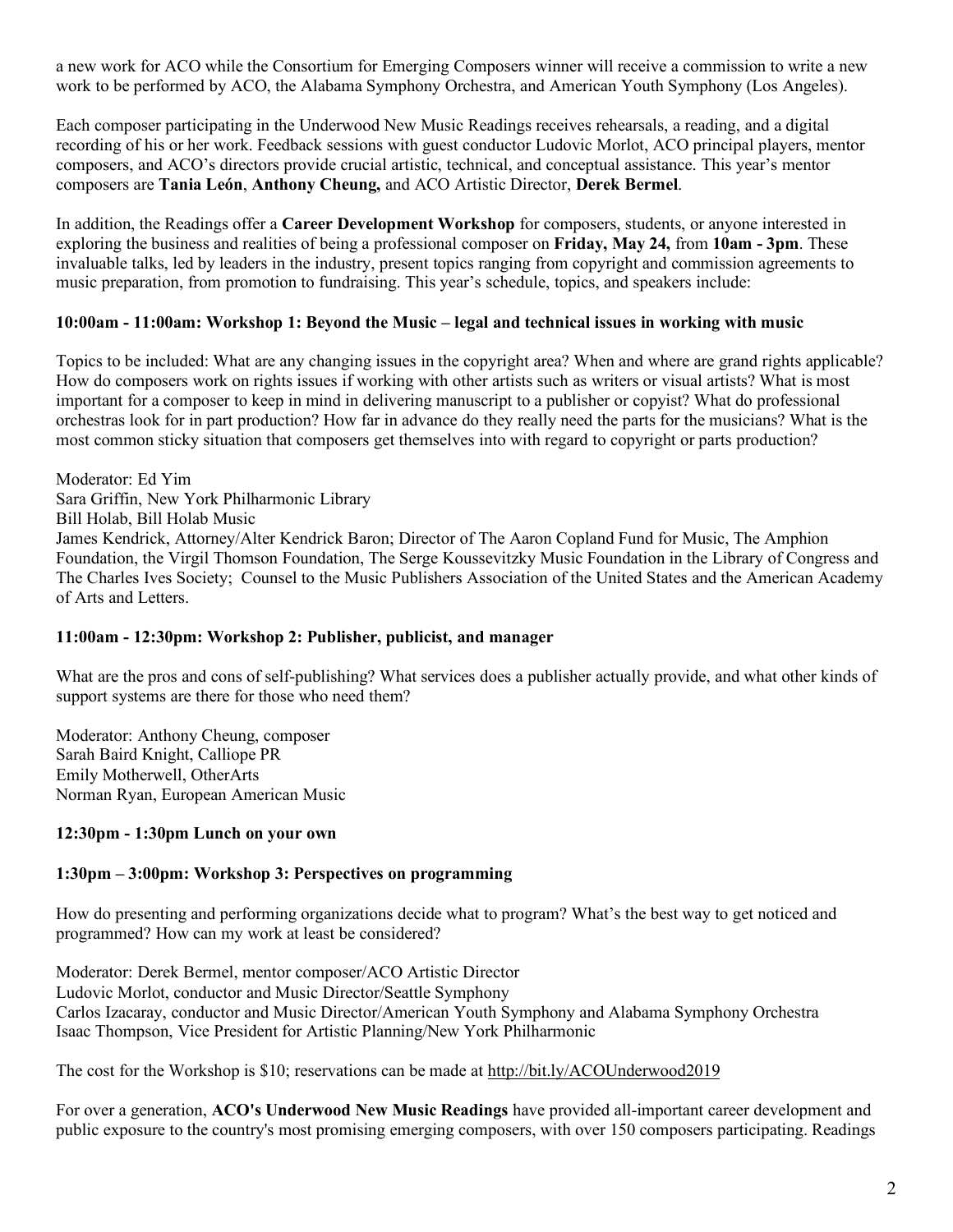alumni have won every major composition award, including the Pulitzer, Grammy, Grawemeyer, American Academy of Arts & Letters, and Rome Prizes. Orchestras around the globe have commissioned ACO Readings alumni.

The New Music Readings have launched many of today's top composers, such as ACO's own Artistic Director **Derek Bermel**, **Lisa Bielawa**, **Anthony Cheung**, **Anna Clyne**, **Cindy Cox**, **Sebastian Currier**, **Jennifer Higdon**, **Pierre Jalbert**, **Aaron Jay Kernis**, **Hannah Lash**, **Carter Pann**, **P.Q. Phan**, **Tobias Picker**, **Narong Prangcharoen**, **Paola Prestini**, **Daniel Bernard Roumain**, **Huang Ruo**, **Eric Samuelson**, **Carlos Sanchez-Guiterrez**, **Kate Soper**, **Gregory Spears**, **Joan Tower**, **Ken Ueno**, **Dan Visconti**, **Wang Jie**, **Dalit Warshaw**, **Randall Woolf**, **Nina Young**, and **Roger Zare**.

# **About the Selected Composers and Their Music**

#### **Rodrigo A. Castro (b. 1985) (***La gaviota* **- Essay No. 1 for Orchestra)**

Rodrigo Castro's work is a counterpoint of ideas laid out in mosaic, fractal, and dendrite forms. Imbued with an esoteric spirit, the organic cell-driven structures that he creates in every piece project atmospheres where spectral and playful echoes are chanted in a shifting sense of time. As a troubadour of his own time, he uses the orchestra to redefine the vernacular melodies and rhythms of his Mexican and Cuban heritage.

Rodrigo's work is influenced by artists such as Silvio Rodríguez, Bob Dylan, Luis Eduardo Aute and Leonard Cohen. His craft has also been guided and informed by his mentors Leonardo Balada and Leo Brouwer and his most profound inspirations have come to him by way of Jean Sibelius, Alfred Schnittke, and Mikis Theodorakis. Rodrigo is always eager to bring the textures of his compositions to all who venture to hear the voice of his hands in a dialectal exchange that transforms musician and audience.

Of the piece, Castro explains, "The song 'La gaviota' (The Seagull), by Cuban songwriter Silvio Rodríguez, is used as a main theme for development in this orchestral essay. It is an homage to this poet and musician, as well as a personal statement about my Cuban heritage and the sense of exile as a Hispanic. This is the first movement for an orchestral suite that will serve as a testament to my search for truth through identity; it offers a message about struggle vis-à-vis peace and reconciliation. This piece is meant to convey an embodiment of the seagull by the orchestra. It grows from a thematic cell borrowed from Silvio and is then filtered through the prisms of personal experiences, which are conveyed through secondary musical quotations. The piece ends with an orchestration of the natural song of a seagull, giving proper form through a circular closing, as a journey that is distilled back to its purest essence.

#### **Chen Yihan (b. 1994) (***Spiritus***)**

Much of Chen Yihan's music seeks for a convergence of different points in time and space, connecting the past to the future and bringing different corners of the world together in an abstract, poetic, and emotional way that transcends culture and epoch. His music is often a play of lines, space, and intensity in a calligraphic way, reflecting his cultural roots in the Chinese arts.

As a composer, Chen Yihan's music has been performed by the Symphony Orchestra of the National Opera House (China), The Juilliard Orchestra, Longcheng Symphony Orchestra, The New York Virtuoso Singers, Cantoría Hong Kong, the Entre Madeiras Trio, among others. He has earned honors such as two ASCAP Foundation Morton Gould Young Composer Awards, the Jacobs School of Music Dean's Prize, a winner of the Juilliard orchestra competition, to name a few. As a pianist, Chen Yihan has received recognitions such as being the Grand Prize winner of the Cincinnati World Piano Competition, the winner of the New World Youth Symphony Orchestra Young Artist Competition, etc.

Chen Yihan is currently pursuing a Ph.D. in composition at Princeton University and holds a master's degree in composition from the Juilliard School and bachelor's degrees in composition and piano from the Jacobs School of Music, having studied with Samuel Adler, Claude Baker, Arnaldo Cohen, Don Freund, P.Q. Phan, Christopher Rouse, and Sven-David Sandström, Aaron Travers, among others.

Chen Yihan offers this brief description of the piece: "Breathing the spirit of this world, I'm grateful to Heaven above."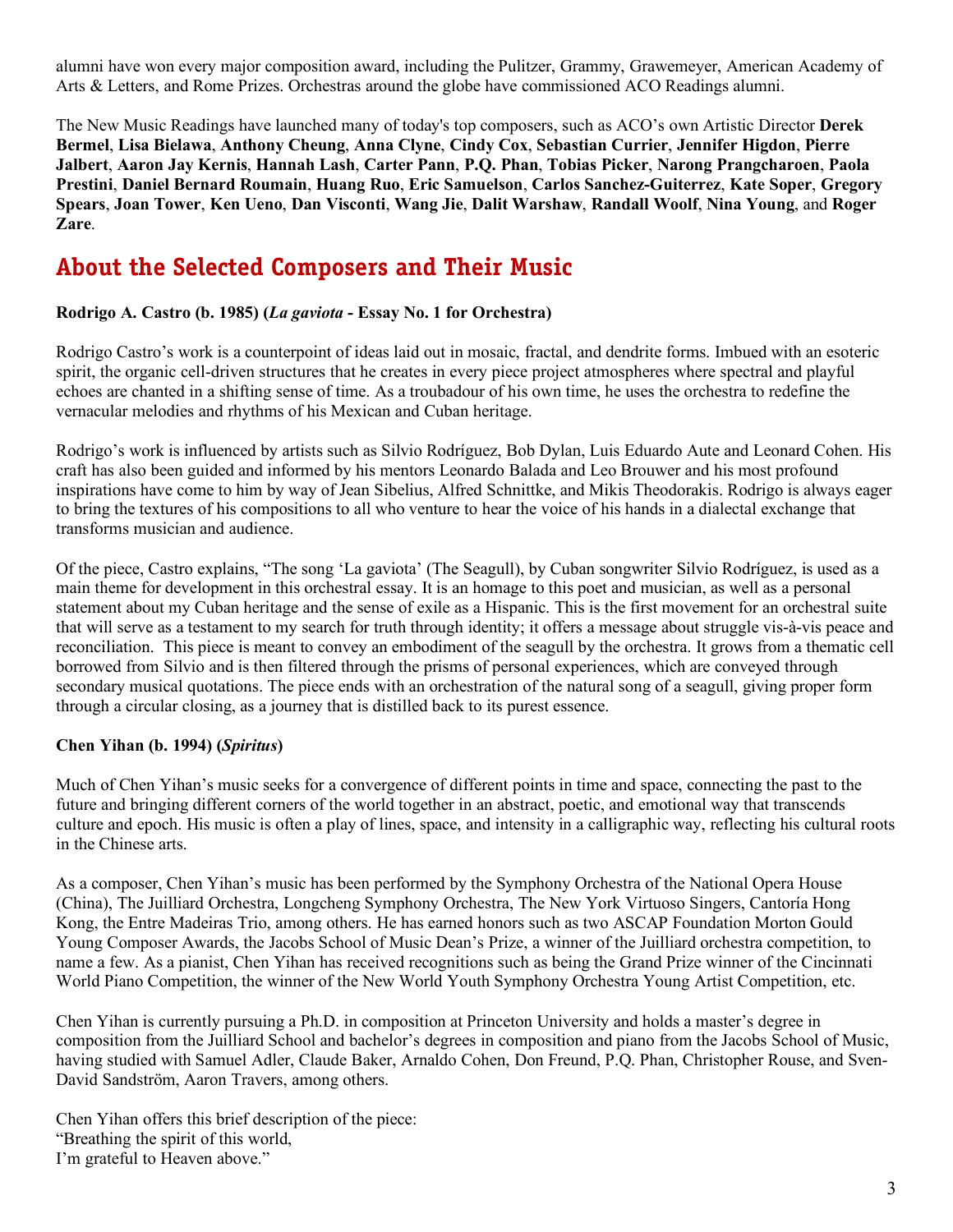### **inti figgis-vizueta (b. 1993) (***Symphony of the Body)*

inti figgis-vizueta (they/them) is a queer Andinx experimental composer based in Brooklyn, NY. They write identityfocused musics, often channeling story-telling and the manifestation of non-hegemonic voices in concert spaces. inti works to create transparent, self-contained musical processes through which melodic and timbral interaction blooms and consumes itself. inti studied with Felipe Lara. inti has received numerous awards, most recently the 2019 Hildegard Competition from National Sawdust and the 2019 Mizzou International Composer's Festival featuring Alarm Will Sound. They've won calls for scores for organizations such as Verdant Vibes, N/A Ensemble, UnTwelve, Baltimore Choral Arts, and 113 Collective. Their music has also been played by ensembles such as loadbang, PUBLIQuartet, Hypercube, RTE Contempo String Quartet, and Balance Campaign as well as the Shenandoah Valley Youth Orchestra and SJSU Wind Ensemble. When not composing, inti works as the Director of Inclusion at the Boulanger Initiative and as a curator for Score Follower.

Of their piece, figgis-vizueta notes, "Dedicated to Pauline Oliveros, *Symphony for the Body* focuses on the player. The principles of individual choice and agency are core to compositional structure, while the natural rhythms of each performer are highlighted throughout the work. The graphic nature of the score encourages free interpretation of articulation, register, and timing. The piece works to deconstruct hierarchies within the orchestra, creating opportunities written in for each instrumental family to facilitate or lead a movement. Players are encouraged to individually choose key elements of music, such as register, duration, and pitch within comfortable parameters while utilizing the natural resonant qualities of the instruments themselves. Inspired from the work of Pauline Oliveros, Symphony for the Body is driven by the rise and fall of breath, communal listening, and a freedom to choose your own path through its seven movements."

### **Jack Hughes (b. 1992) (***Needlepoint)*

Jack Hughes is a Chicago-based composer who is interested in exploring the ways in which the inner life of sound interacts with a listener's mind, body and soul. He is currently a PhD candidate at the University of Chicago, where he studies with Augusta Read Thomas. He received his Bachelor of Music degree in composition and theory at the Cleveland Institute of Music, in the studio of Keith Fitch. Jack served as composer fellow of San Francisco's Volti choral ensemble in 2017 and of the Canton Symphony Orchestra in 2014. His music has also been performed by eighth blackbird, Quator Bozzini and members of Ensemble Dal Niente, among others. He began his musical studies on trumpet and piano in Reston Virginia and has also studied violin and viola with members of The Spektral Quartet in Chicago. While Jack avoids being prescriptive in the response his music elicits, one of his core values is for his music be meaningful on some level to all audience members, regardless of their musical knowledge. He seeks to foster musical experiences in which imagination, empathy, and trust flow in all directions among the composer, performers, and listeners.

Of *Needlepoint*, Hughes explains, "This piece was inspired by the craft of needlepoint, in which different-colored yarns are stitched onto a stiff canvas to produce a pattern or image. What inspires me about this art form are the contrasts it contains: between the flexible strands of yarn and the rigid canvas and between the small complex patterns that combine to form larger shapes and images. Throughout the work, small melodic threads are stitched onto a slowly-evolving harmonic grid. Dynamic swells produce rapid changes between the foreground and background, while stark tempo changes create a sense of ebb and flow as the music sometimes surges forward and sometimes seems to be held back against its will."

#### **Jihyun Kim (b.1989) (***A Tramp in the Assembly Line***)**

Jihyun Kim's music has been performed in the prestigious venues around the world, including Weill Recital Hall at Carnegie Hall, the Cloisters at the Metropolitan Museum of Art, Bruno Walter Auditorium at Lincoln Center, Seiji Ozawa Hall, Harris Hall in Aspen, DiMenna Center, Palazzo Medici Riccardi in Florence Italy, and Seoul Arts Center in Korea. His works have been performed by Tanglewood New Fromm Players, Aspen Contemporary Ensemble, JACK Quartet, PUBLIQuartet, Asciano Quartet, Karien Ensemble, Switch Ensemble, and were featured at Tanglewood Music Center, Aspen Music Festival, Mayfest, the University of South Florida New Music Festival, among others. Recent honors include the American Prize in Orchestral Music, Libby Larsen Prize, Otto R. Stahl Memorial Award, PUBLIQ Access, Florence String Quartet Call for Scores, Juventas Ensemble Call for Scores, RedNote New Music Composition Competition, among many others. Jihyun is currently pursuing DMA in Composition at Cornell University as a Sage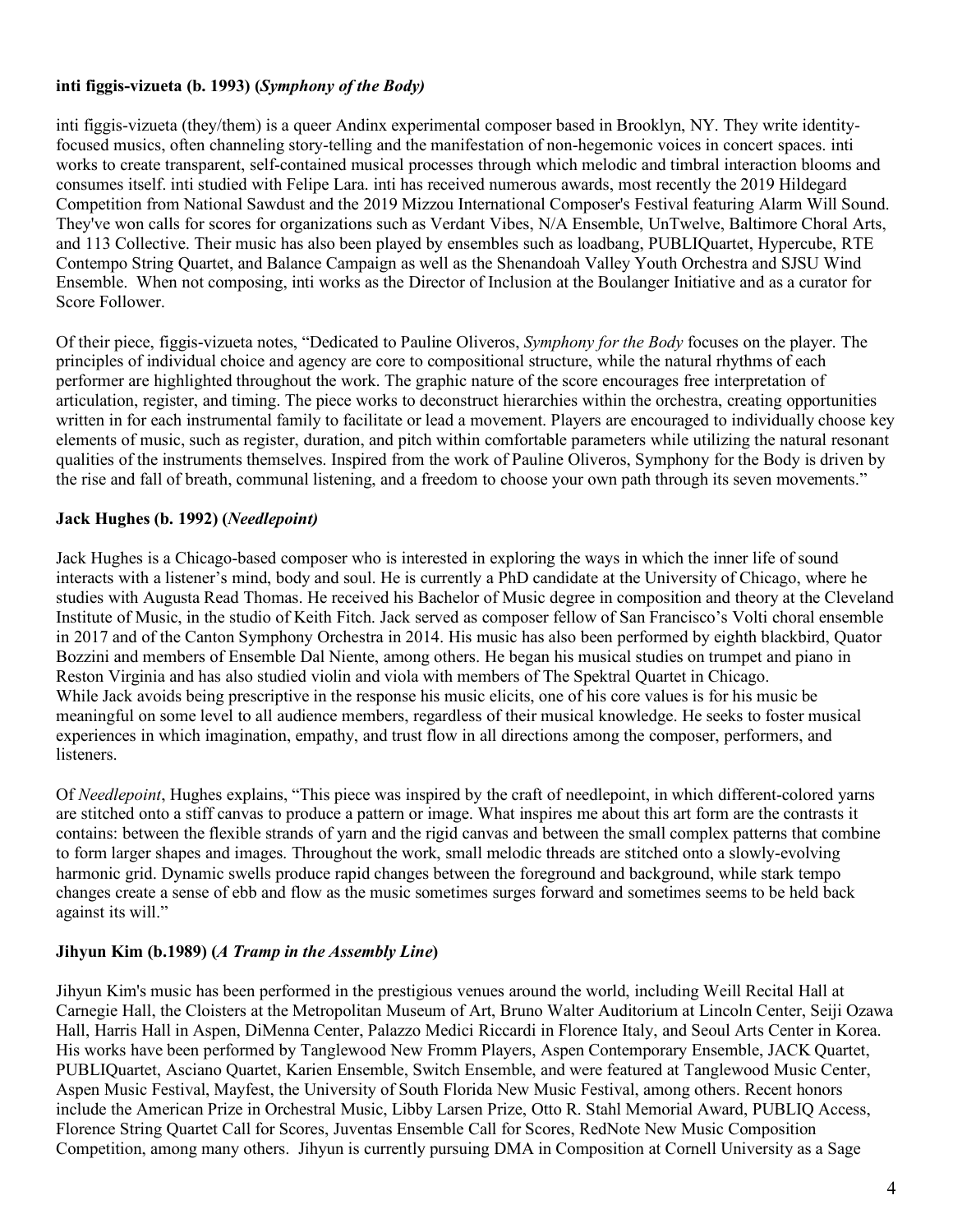Fellowship recipient. Jihyun previously earned MM degree in Composition from the Jacobs School of Music at Indiana University while serving as an Associate Instructor in Music Theory, and BM degree in Composition from Yonsei University in Seoul, Korea.

The movie, *Modern Times* (1936), is a comedy film written and directed by Charlie Chaplin. The "Tramp" character struggles to survive in the modern, industrialized world. My intention is not about conveying the message of *Modern Times.* Rather, I wanted to depict the scenes that were left with me with strong impressions: the rotating motion of the conveyor belt; the regular-pulsed machinery sound from the factory; the clown-like walking gesture of the character "Tramp"; and black-and-white scenes without sound. I wanted to create a musical panorama - enumerating it with equal importance and independence, instead of a single plot with a logical flow. As the musical ideas shift from one to another, a sense of discontinuity can be found between the sections."

#### **Aaron Israel Levin (b. 1995) (***In Between)*

Aaron Israel Levin writes music that is guided by the emotional dynamism of storytelling and drama. He draws from a variety of musical and non-musical influences – including film, theater, and performance art – to create compositions that are both personal and wide-ranging. Aaron's music has been performed by the Bent Frequency Duo, Fifth House Ensemble, loadbang, Pavia Winds, the Yale Philharmonia, mezzo-sopranos Kayleigh Butcher and Lisa Neher, and percussionists Dmitrii Nilov and Sam Um. Passionate about collaboration, Aaron frequently works with artists from different mediums. He has collaborated with playwright Christopher Gabriel Nuñéz; developed projects with projection designer Johnny Moreno; and choreographers Celeste Miller and Mary Gwin. Originally from St. Paul, Minnesota, Aaron earned his BA in music from Grinnell College in Iowa, where he studied composition with Eric McIntyre and John Rommereim. He will receive his MM in composition from the Yale School of Music in May 2019, where his teachers included Martin Bresnick, Aaron Jay Kernis, David Lang, Hannah Lash, and Christopher Theofanidis.

Of his piece, Levin says, "*In Between* takes its inspiration from movies about making movies, like David Lynch's *Mulholland Drive*, or Federico Fellini's *8 ½*. In these films, the lives of fictitious filmmakers 'off-set' often become intermingled with the film they're attempting to make. *In Between* takes this premise as a jumping-off point, and approaches the orchestra like a crew of filmmakers. Specifically, the whip – a percussion instrument that makes a distinctive *whack* – stands in for the director's clapperboard. Every time the whip is sounded, it signifies an 'action' for the filming to begin, or a 'cut' for the filming to stop. The musical characters that take place during the 'action' and 'cut' sequences come into conflict with each other, evoking the tension and inner turmoil that frequently accompany the artistic process. The title refers to what happens in between 'takes,' and the inevitable merging of off- and on-set."

## **About American Composers Orchestra**

Founded in 1977, American Composers Orchestra is dedicated to the creation, performance, preservation, and promotion of music by American composers. ACO makes the creation of new opportunities for American composers and new American orchestral music its central purpose. Through concerts at Carnegie Hall and other venues, recordings, internet and radio broadcasts, educational programs, New Music Readings, and commissions, ACO identifies today's brightest emerging composers, champions prominent established composers as well as those lesser-known, and increases regional, national, and international awareness of the infinite variety of American orchestral music, reflecting geographic, stylistic, and temporal diversity. ACO also serves as an incubator of ideas, research, and talent, as a catalyst for growth and change among orchestras, and as an advocate for American composers and their music. ACO programs seek to innovate and experiment, educate students and the public, and open the orchestra to diverse new influences and audiences. For more information, visit www.americancomposers.org.

# **About NYU Steinhardt**

The NYU Steinhardt *Department of Music and Performing Arts Professions,* established in 1925, serves as the university's 'School of Music.' It has since developed into a major research and practice center in music technology, music composition, music business, film scoring, songwriting, music performance practices, performing arts therapies, and the performing arts-in-education (music, dance, and drama). 1,600 students major in renowned music and performing arts programs, guided by a faculty of over 450. The degree programs - baccalaureate through Ph.D. - share Steinhardt's